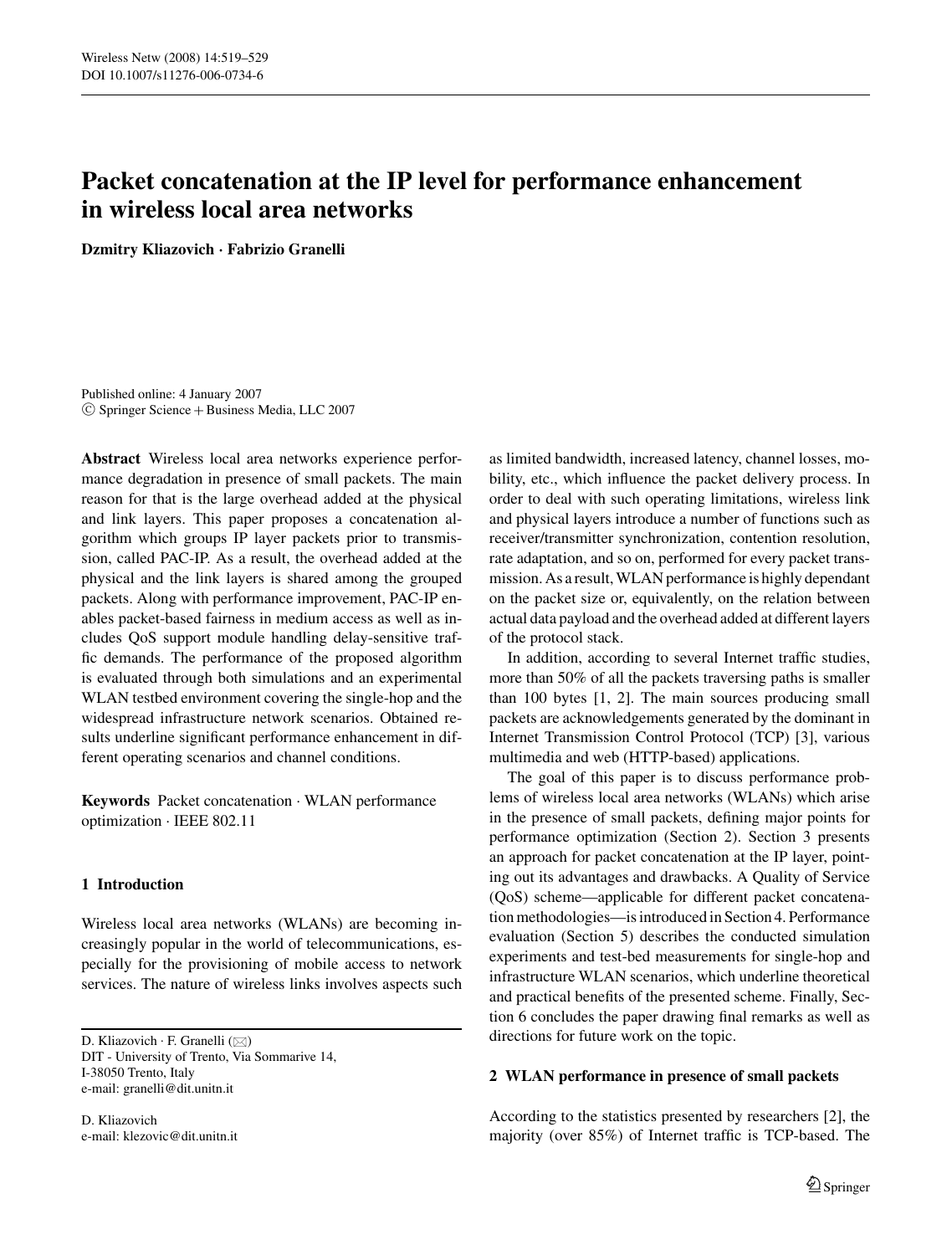

Legend:

PLCP = Physical Layer Convergence Protocol LLC = Logical Link Control SNAP = SubNetwork Access Protocol

FCS = Frame Check Sequence



reliability of TCP is obtained through the utilization of positive acknowledgement schemes. Such acknowledgements are small-sized packets (40 bytes), meaning that TCP produces a bulk of small packets which traverse the communication networks between the sender and the receiver. Moreover, TCP is not the only protocol which produces small packets on the network. Multimedia applications, which commonly use UDP, also produce small packets, in order to decrease the packet propagation delay and reduce potential information loss associated to the loss of a single packet.

The transmission of application data over a wireless channel requires recursive encapsulation by lower (from transport to physical) layers of the protocol stack. Figure 1 provides an overview of packet encapsulation for an application which employs TCP as the transport layer protocol.

Link and physical layer headers specified by IEEE 802.11 standard [4] represent a relevant overhead if compared with wired network ones. Since this overhead does not depend on the size of the packet, for small packets it can be even several times greater than the actual application data. Thus, the authors of [5] showed that for an ordinary TCP ACK packet "the total overhead is four times the payload!"

IEEE 802.11 standard [4], currently the dominant and widespread solution for WLAN connectivity, together with its extensions (a, b, g) specifies different rates for data transmission ranging from 1 Mb/s to 54 Mb/s. However, the introduced rates are those which are achieved at the physical layer on the wireless channel and not the effective performance in terms of data delivery. The actual meaning of the term 'maximum rate' will change with the release of IEEE 802.11n standard scheduled at the end of 2007 [6], which aims to achieve bitrates exceeding 150 Mbps using MIMO (multiple input multiple output) architectures. In contrast to -a, -b, and -g physical layer extensions, IEEE 802.11n will provide the reported speed not at the physical layer but to the upper layers of the protocol stack.

In the current situation, most of the overhead is related to the PLCP (Physical Level Convergence Protocol) Preamble, which is used for synchronization of the wireless re-

| Physical layer | Link speed<br>(Mb/s) | TCP throughput<br>(Mb/s) | Efficiency $(\% )$ |
|----------------|----------------------|--------------------------|--------------------|
| 802.11b        | 1                    | 0.75                     | 74.9               |
|                | 2                    | 1.41                     | 70.7               |
|                | 5.5                  | 3.38                     | 61.5               |
|                | 11                   | 5.32                     | 48.4               |
| 802.11a        | 12                   | 9.2                      | 76.6               |
|                | 24                   | 16.2                     | 67.5               |
|                | 54                   | 26.57                    | 49.2               |

**Table 1** Achievable throughput of IEEE 802.11a, b

ceiver. This preamble as well as the PLCP header is always transmitted at the basic rate—regardless of the actual link speed. This requirement allows operation at different rates, since the information about the rate of the remaining portion of the PPDU (Physical Protocol Data Unit) is stored in the PLCP header. This implies that, for the transmission of any data frame over the wireless channel in IEEE 802.11b, PLCP preamble and header will take 192  $\mu$ s (for a basic rate equal to 1 Mbps)—regardless of the achieved bit rate on the channel. This aspect has a relevant impact on the actual performance over the wireless link.

Table 1 summarizes the analysis of achievable (maximum) TCP throughput under the hypotheses of no collisions, no fragmentation, no RTS/CTS and no bursts. Experiments for IEEE 802.11b extension are presented in [7].

Results underline that a high percentage of the wireless link capacity is wasted for the transmission of supplementary information, and the bandwidth which is available for data transmission is far less than the capacity reported at the physical layer.

The maximum achievable TCP throughput is achieved for a TCP/IP datagram size which corresponds to the most common Maximum Transmission Unit (MTU) of 1500 bytes, used in Ethernet LANs. However, the size of packets sent on the networks is far from being fixed at MTU. More than a half of the packets in Internet are in fact smaller than 100 bytes [2], which means that the relationship between performance and packet size becomes a relevant issue. This is underlined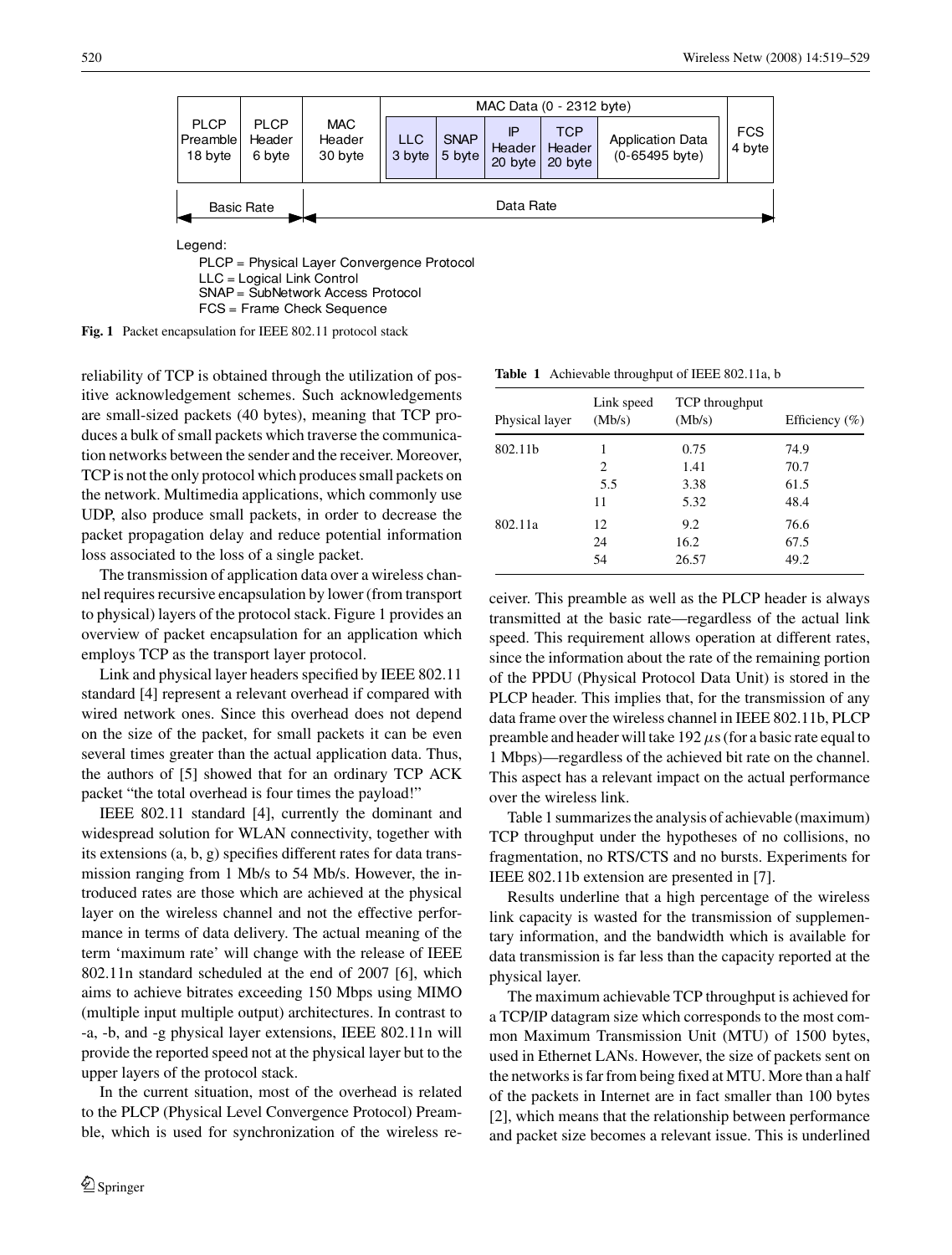

**Fig. 2** IEEE 802.11b throughput versus packet size

in Fig. 2, where evaluation results of TCP throughput versus packet size are presented for IEEE 802.11b. IEEE 802.11b extension is chosen for the experiments as the most diffused implementation nowadays, supported by the majority of vendors. However, since they differ only for the physical interface, validity of the achieved results can be extended for conceptual similarity to other versions of the standard (802.11a and 802.11g). The details of the environment for the conducted experiments are described in Section 5.

Figure 2 underlines that for small packets (left part of the graph) the performance of IEEE 802.11b is dramatically decreased. Thus, for packet sizes less than 100 bytes, the throughput can be less than 10% of the available capacity.

As a consequence, the main idea for the optimization of the performance on the wireless channel is to increase the available channel capacity by enlarging the packet size via concatenation of small packets into a large *"group-packet"*. Several solution solutions have been proposed to perform data concatenation at either transport or at the link layer.

*At the transport layer*, one of the first solutions was introduced by Nagle in 1984—now known as Nagle algorithm [8, 17]. This algorithm aims at reducing the number of small packets which are generated by TCP-based applications (such as Telnet). The main idea of Nagle algorithm is to allow the TCP sender to collect more data coming from the application instead of immediate output of several small segments. The concatenation is limited by the maximum size of the packet that can be built, which corresponds to the maximum segment size of the TCP connection, as well as by the time required for the collection process. Nowadays, Nagle algorithm is a standard requirement for TCP implementations.

Nagle algorithm together with its modifications [9, 18], which do not change the core idea of its operation, forms the group of solutions which implement concatenation at the transport layer.

*At the link layer*, the concatenation is performed by exploiting the awareness of the physical channel characteristics.

Following this principle, Packet Frame Grouping (PFG) [5] groups small frames at the link level in order to share the header overhead within the whole group. Similar to the fragmentation technique specified in the IEEE 802.11 standard [4], PFG separates the sent data frames and their link level ACKs by Short InterFrame Space (SIFS).

An implementation of the approach requires only minor modifications to the link level protocol, such as a counter for the number of bytes sent in the current frame, for limiting the maximum size of the frame. In contrast to other schemes, PFG is not limited to packets destined to a particular host.

Another approach, called PAcket Concatenation (PAC) [10], concatenates MAC layer frames into a superframe. The selection of packets for such concatenation is based on the next hop address. Each concatenated module is a link layer frame, which includes MAC header and CRC field in order to provide error independence. PAC is able to concatenate up to 9 MAC data frames into a superframe, the delivery of which is acknowledged by the new type of ACK frame. An additional field of this new ACK supports selective acknowledgement of the subframes.

PAC provides more effective overhead reduction if compared with PFG approach, since a single physical preamble and header are shared by the entire superframe.

Summarizing, link layer solutions are designed for finer optimization, achieved by a concatenation scheme which is aware of the wireless medium characteristics. However, most of them imply modification of the standard link layer protocol which requires a big effort from the research community for standardization as well as from industry for the modification of the firmware of wireless devices.

Nevertheless, solutions especially designed for wireless links may mitigate the drawbacks of other upper layer approaches. For example, in most cases they do not introduce additional delay in a single packet delivery, since the concatenation process can be applied to packets already waiting for the medium to become idle in the transmission queue.

The choice of the protocol layer for packet concatenation defines the size of the overhead which may be shared by the entire superframe. From this point of view, the highest performance improvement is achieved by the transport layer concatenation which shares the headers added at all the layers of the protocol stack (from transport down to physical), while link layer concatenation can share physical layer headers only. However, transport layer concatenation is limited in data collection to a single transport layer connection (or socket in TCP/IP notation). On the other hand, the concatenation performed at the link layer considers the data generated by all running applications as well as control data produced internally at kernel level (like ICMP, ARP, etc.).

Following the considerations pointed above, we propose to concatenate IP packets at the network layer. Similar to link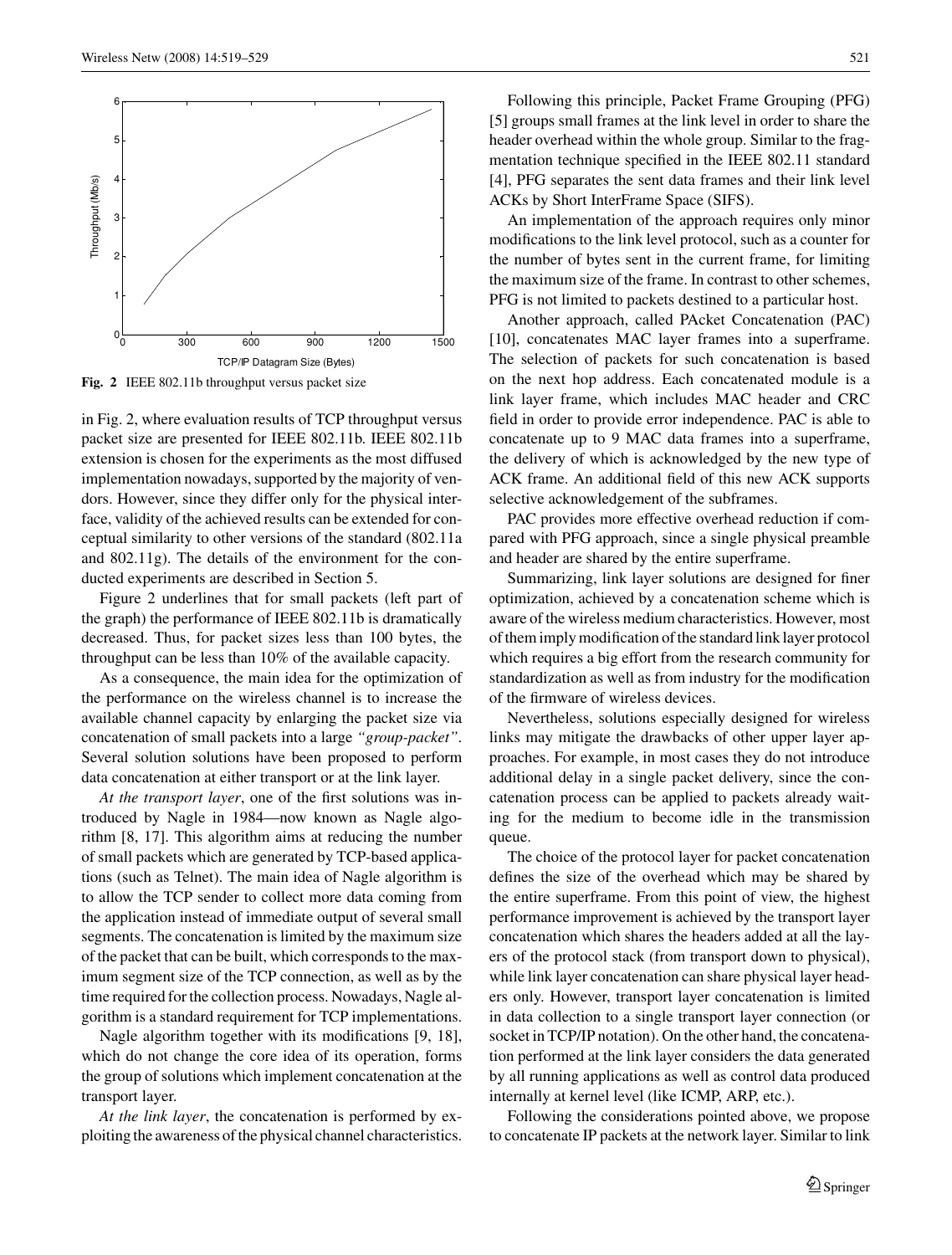**Table 2** Overhead reduced by different concatenation schemes (for 802.11b)

|                        | Overhead suppressed  |                      |                     |                      |                 |                            |                                      |
|------------------------|----------------------|----------------------|---------------------|----------------------|-----------------|----------------------------|--------------------------------------|
| Concatenation<br>layer | <b>Headers</b>       |                      |                     |                      | Size<br>(Bytes) | Transmission<br>delay (us) | Limitation                           |
| Link                   | PHY<br>Header        |                      |                     |                      | 24              | 192                        | Next-hop router or<br>no limitations |
| Network                | <b>PHY</b><br>Header | <b>MAC</b><br>Header |                     |                      | 58              | 216.72                     | Next-hop router                      |
| Transport              | <b>PHY</b><br>Header | <b>MAC</b><br>Header | <b>IP</b><br>Header | <b>TCP</b><br>Header | 98              | 245.8                      | Particular application               |

layer concatenation, data collection is not limited to a single application, while overhead suppression is performed for the physical and link layer headers which can significantly waste resources in a WLAN environment.

Table 2 compares the overhead suppressed for every packet concatenated by schemes operating at different layers. Overhead size and transmission delay, calculated for IEEE 802.11b physical channel running at 11 Mb/s, show the benefits that can be achieved by concatenation at the network layer, which is able to achieve a reasonable tradeoff - providing higher overhead suppression than link layer schemes while overcoming the restriction to a particular application as a source of data of transport layer approaches.

#### **3 IP packet concatenation (PAC-IP)**

#### 3.1 The concatenation technique

The main idea of PAC-IP is to concatenate network layer packets (IP header + IP payload) into a single *"grouppacket"*, which will be considered as ordinary payload at the link layer. This concept is illustrated in Fig. 3.

A single *group-packet* contains only packets destined to the same (Level-2) host, which are chosen on the basis of the MAC-layer address. This means that not only packets with the same IP address can be packed into a *group-packet* but also IP packets which are routed to the same MAC-level device.

After the *group-packet* is built, it is forwarded to the link layer for transmission on the wireless channel. As a result, Link Layer (MAC) and Physical (PHY) layer headers are added only once for the entire collection. As a consequence,

the reduction of the medium busy time due to the elimination of MAC and PHY headers is given by:

$$
\left(\frac{PHY \text{ header} + PHY \text{ preemptle}}{Basic \text{ Rate}} + \frac{MAC \text{ header} + FCS}{Data \text{ Rate}}\right) \cdot (n - 1),\tag{1}
$$

where *n* is the number of IP packets in the *group-packet*.

According to (1), in the case of IEEE 802.11b running at 11Mbps, PAC-IP will save 216.72  $\mu$ s for every concatenated packet. Further improvement (not covered by the formula) is in elimination of the exponential backoff algorithm and optional RTS/CTS exchange forming medium contention procedure included in the standard [4].

On the receiver side, a *group-packet* is separated into the original IP packets by using the *group-packet* size obtained from the MAC header as well as each IP packet size (a field in the standard IP header). Note that PAC-IP does not modify standardized headers (neither at the link nor at the IP level).

The functionality of PAC-IP has a conceptual similarity with Nagle algorithm [8]. The main difference between them is that Nagle algorithm operates at the byte stream level, while PAC-IP works with IP packets.

In a similar manner as link layer solutions, PAC-IP groups packets to be sent to the same destination. More in detail, it only considers the next hop of the network. There is a variety of scenarios where wireless networks are nowadays employed; among them, the most widely spread nowadays are: (1) wireless-cum-wired (where the wireless hop is the last hop of the network between the base station and wireless node), and (2) multi-hop networks (where the route of the packet goes through several wireless links). In both cases

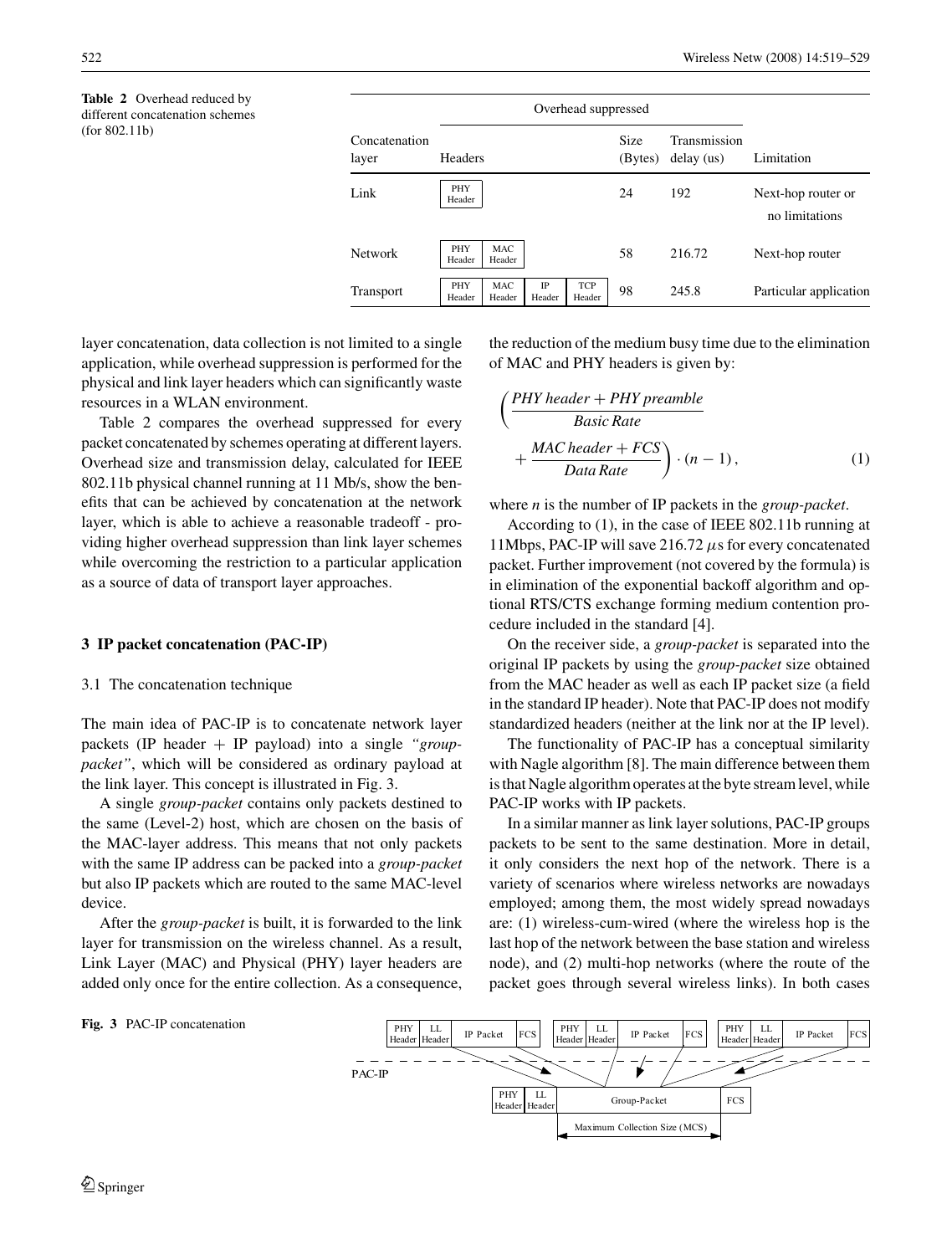grouping packets by their next destination address (next hop) provides relevant advantages: it makes concatenation useful not only for the source node but also for nodes where traffic aggregation is performed, e.g. when the base station delivers packets from different sources of wired network to the same wireless node.

Furthermore, IEEE 802.11 MAC, through the specification of the medium contention algorithms, introduces a packet-based fairness among the nodes of the system: each node has roughly the same opportunity in medium access for a single packet transmission. However, there are no considerations related to the size of the packet. PAC-IP improves fairness of the system by providing equal opportunities for transmission of the same amount of data (in bytes).

#### 3.2 PAC-IP implementation details

PAC-IP implementation requires the introduction of a software module inside the protocol stack. This module can be a part of the stack implemented in the operating system. Such implementation does not require any modification to wireless devices currently available on the market. On the other hand, PAC-IP module can be implemented inside a network interface driver or be a part of the network card's firmware, the latter enabling release of computational resources of the CPU of the node.

The main component of PAC-IP module is Packet Concatenator, which scans packets coming from the IP layer, identifying those traveling to the same destination or the same next hop router. This is accomplished by the analysis of the IP addresses and corresponding MAC addresses through the ARP look-up table.

For concatenation, upon IP packet arrival the Concatenator initializes a timer with the Maximum Concatenation Time (MCT) value while putting this packet into the buffer. If timeout occurs, the concatenation process is immediately stopped, and the collected *group-packet* is forwarded to the link layer for transmission. The limitation of the concatenation time is required to provide an upper bound to the delay which can be introduced by the concatenation algorithm.

PAC-IP concatenation is limited not only in time by MCT, but also in size by the Maximum Collection Size (MCS) parameter. MCS is bounded to the Maximum Transmission Unit (MTU), which is equal to 1500 bytes for the most common network interface (Ethernet). Such limitation avoids performance drawbacks deriving from fragmentation at the link level.

Another important point of PAC-IP implementation is that a concatenation process requires data copy. The first incoming IP packet becomes a *group-packet* and its data buffer is extended to MCS. Then, next incoming IP packet is concatenated to the *group-packet* using simple data copy process, avoiding the requirement for an additional memory realloca-



**Fig. 4** PAC-IP software module and its position in the protocol stack

tion. The described technique is well suited with sk buff representation of packets within the open protocol stack model available in Linux operating system.

In Section 2 it was outlined that transmission of bigger packets leads to better performance from the point of view of overhead reduction, which is the main aim of PAC-IP. However, wireless channels suffer from problems such as collisions, hidden nodes, signal interference and so on. When the channel error rate is high, it is reasonable to reduce the size of the packets in order to achieve lower data loss probability especially when RTS/CTS exchange is not used before data transmission. Experimental studies show that a trade-off can be achieved between physical overhead reduction deriving from enlarging the packet and frame error rate [11]. As a result, MCS can be dynamically adjusted to the optimal value by the algorithm proposed in [11], thus avoiding performance sensitivity to varying channel error rates.

PAC-IP is designed for operation on relatively slow channels (like IEEE 802.11), where the wireless medium is contended by many stations and where single packet transmission takes a relevant time (at least 200  $\mu$ s for IEEE 802.11b from the considerations described in Section 2). This enables further optimization through the reduction of unnecessary delay, i.e. to produce concatenation when the medium is busy and no data can be transmitted anyway.

For this purpose, PAC-IP module receives a state of the wireless medium from the Medium-busy Indicator (MI) operating at the link layer. MI is a passive element which provides a binary (medium busy/idle) feedback. The medium is considered to be busy in any of the three following cases: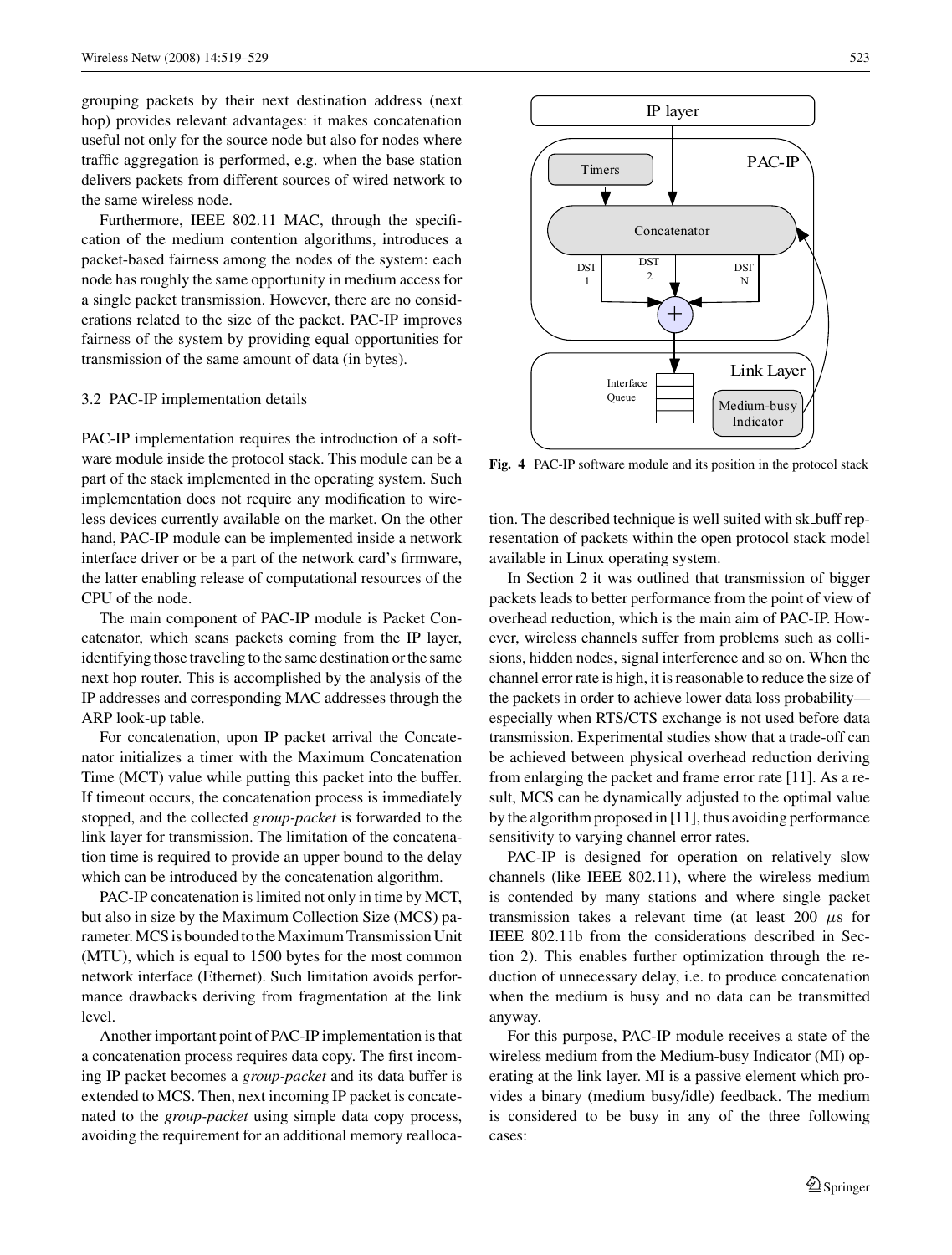- *Pending transmission.* This includes medium contention, RTS/CTS exchange, packet transmission and link layer ACK reception phases.
- *Another node transmission*. According to IEEE 802.11 standard a node can determine if the medium is occupied by another node physically by carrier sense (CSMA) or virtually through the Network Allocation Vector (NAV) carried by every frame in the MAC header.
- *Interface queue is not empty*. The availability of packets waiting for the transmission means the *group-packet* which is currently being concatenated in the Concatenator can be scheduled for transmission only when interface queue will become empty—which is equivalent to the medium-busy case.

Relying on the medium-busy feedback presented above, PAC-IP does not output a *group-packet* upon MCT timeout occurrence until medium becomes free. Nevertheless, it does output the *group-packet* in case MCS is reached. Consequently, MI feedback allows to exploit the medium-busy time for concatenation.

## **4 Quality of service (QoS) extension**

The core idea of all methods for data concatenation is the same—to concatenate the data (byte-stream or packets) into units of bigger size. This is exactly the opposite with respect to the fragmentation idea implemented in the majority of network interfaces—to divide (fragment) the whole data unit into several packets of fixed size.

Concatenation and fragmentation concepts are both designed to adjust the outgoing traffic to network data units of a given size. Such adjustment represents a relevant issue, which helps to control performance in wireless networks.

Most concatenation techniques introduce additional delay in packet delivery—the time required for the packet concatenation procedure. This means that, in case of Maximum Collection Time (MCT) timeout expiration, the first packet of the collection will have the delivery delay increased by the MCT value, while other packets of the collection will have an additional delay between 0 (if a packet was added exactly before the timeout occurrence) and the MCT value. Such situation is not suitable for a variety of applications which require guarantees on the delivery delay. In order to satisfy delay requirements, we think that Quality of Service (QoS) could be directly enforced by concatenation algorithms.

Figure 5 presents a QoS concatenation module which uses two classes for the incoming packets differentiating them according to the delay requirements. The packets generated by non-delay sensitive applications follow "Concatenate" class which produces concatenation for up to MCT expiration (including details outlined in Section 3) and then un-



**Fig. 5** QoS-enabling module for packet concatenation schemes

til the medium becomes available for the transmission. On the other hand, delay-sensitive traffic is classified as "Non-Concatenate" class. The packets belonging to this class are not concatenated and immediately ready for transmission. However, in case medium-busy indication is received, PAC-IP tries to concatenate packets waiting in the queue until transmission becomes possible, in order to provide performance enhancement by exploiting available (and known) waiting time for packets in the transmission queue.

Moreover, traffic differentiation performed by the QoS Classifier is based not only on the application-specific delay requirements, but also on protocol performance issues. As an example, QoS-enabled PAC-IP will specify a "Non-Concatenate" class for such TCP packets which could be considered as control packets. TCP protocol, in fact, starts data exchange with connection establishment, where no data are usually transmitted but connection-related information between end-to-end communicating stations. In this phase, TCP produces several standalone packets of small size which should be delivered as fast as possible in order to let the data flow begin, and therefore they should be classified in the "Non-Concatenate" class. In order to support such functionality, however, PAC-IP should have an access to TCP header information (especially flags SYN, FIN, ACK, etc.).

# **5 Performance evaluation**

The performance of the proposed solution is analyzed by simulations with the ns-2 (version 2.29) network simulator [12] as well as by measurements on a real IEEE 802.11 WLAN test-bed. The results are presented for wireless single-hop and infrastructure networks scenarios.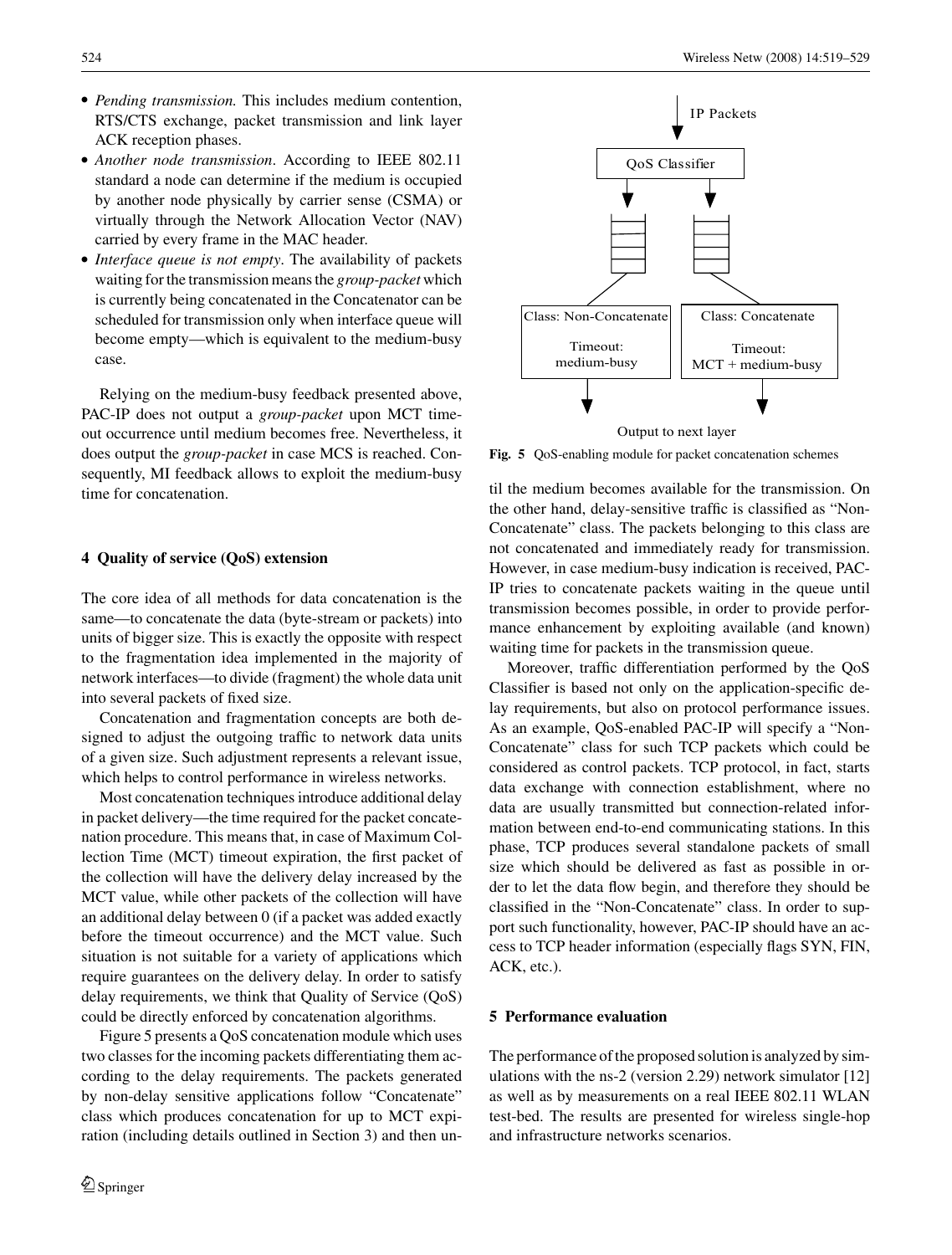# 5.1 Single-hop scenario

(simulations and test-bed) vs

IEEE 802.11

(a) *Simulation results*. The simulation scenario contains two static nodes located within the transmission range of each other. A TCP source is attached to one of them, while TCP sink is running on the other one. TCP source continuously sends data limited by Maximum Segment Size (MSS) variable within the experiment.

In order to have simulation results comparable with those achieved on the test-bed, IEEE 802.11b was chosen as the physical layer standard. The simulation parameters are summarized in Table 3.

The main reason for choosing TCP for performance evaluation is due to the availability of flow control and congestion avoidance mechanisms, which adapt the throughput level to the available capacity. Consequently, in order to avoid performance drawbacks derived from the multiplicative decrease phase when TCP outgoing rate is reduced by its half, the outgoing buffer is set greater than bandwidth delay product of the communication path. As a result, the buffer of such size ensures full capacity utilization even in cases when TCP outgoing rate is less than the physical path capacity.

Drawing on the considerations presented in the introductory section of the paper, we decided to compare the proposed PAC-IP with the standard TCP/IP on IEEE 802.11b [3].

Figure 6 presents the throughput comparison of PAC-IP against IEEE 802.11 standard. The maximum collection size is set to 1500 bytes (most common MTU in wired LANs) leading to the concatenation of packets smaller than 750 bytes. In simulations, TCP source is in saturation state (i.e. it has always a packet to send).

**Table 3** Simulation parameters

| Parameter name             | Value          |
|----------------------------|----------------|
| Slot                       | $20 \mu s$     |
| <b>SIFS</b>                | $10 \mu s$     |
| <b>DIFS</b>                | 50 $\mu$ s     |
| $PLCP$ preamble $+$ header | $192 \mu s$    |
| Data rate                  | $11$ Mb/s      |
| Basic data rate            | $1$ Mb/s       |
| Propagation model          | two-ray ground |

In the concatenation area (left part of the graph), the resulting throughput level is close to the highest throughput achieved by standard IEEE 802.11 (i.e. when 1500-bytes datagrams are transmitted).

(b) *Test-bed experiments*. For the purpose of further investigation of PAC-IP behavior in real scenarios, we designed a simple IEEE 802.11b test-bed which consists of two laptop computers located within transmission range. Both computers, equipped with wireless IEEE 802.11b Orinoco Silver cards, are running Redhat Linux 9.0 (kernel version 2.4.20-8). In order to support PAC-IP functionality, Orinoco cs wireless driver version 0.13 d was modified. TCP throughput measurements are obtained using Iperf (version 1.7.0) [13] performance measurement tool in all the experiments.

Both laptops stationary located within wireless cards transmission range are connected through the "ad-hoc" connection mode of IEEE 802.11. Therefore, before TCP connection can be established, a route discovery phase should be passed—which includes address resolution in order to find link layer addresses which correspond to IP addresses on the nodes.



TCP/IP Datagram Size (Bytes)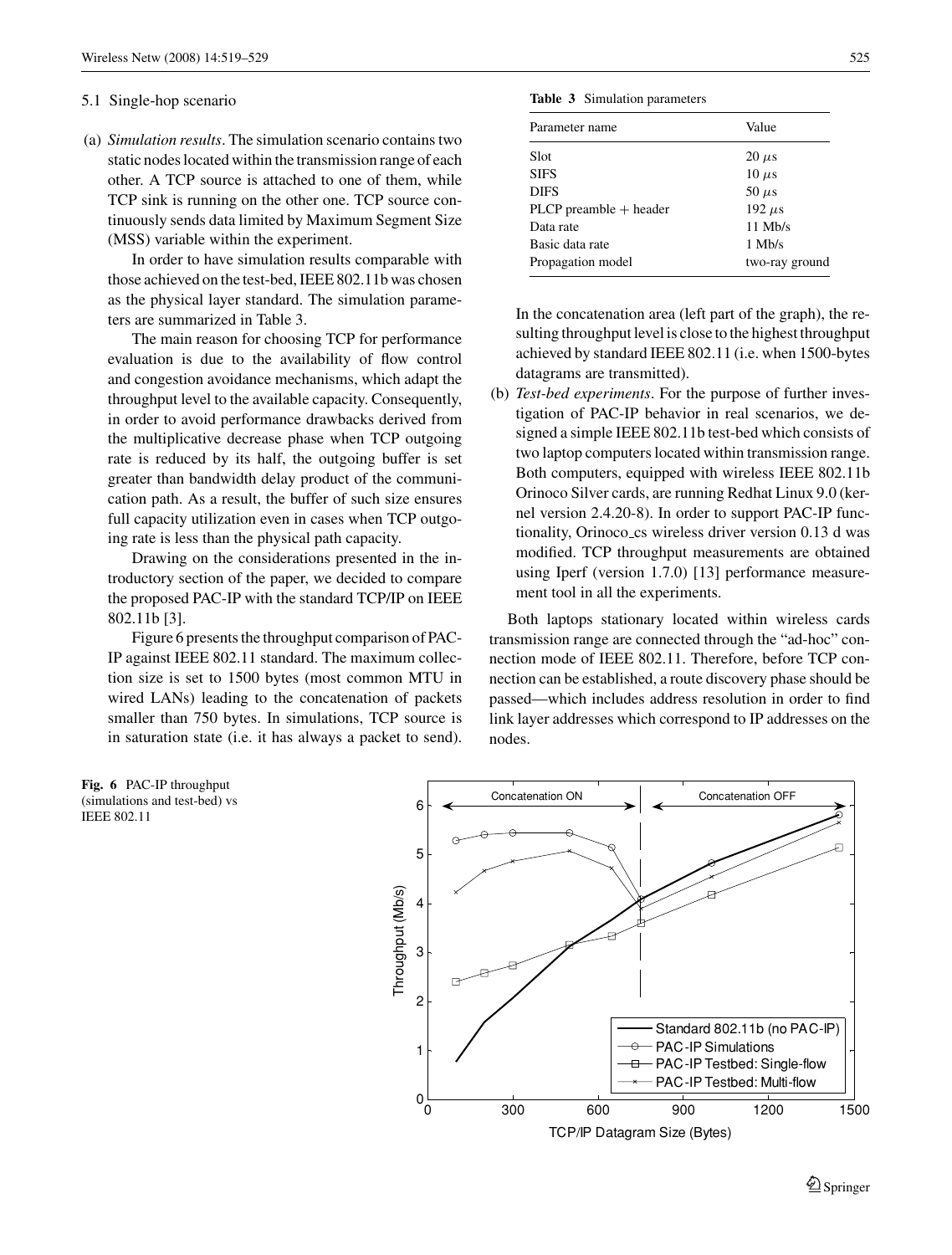Moreover, according to TCP specification [3], before any data flow can take place, a TCP connection should be established and then the connection should be terminated when data delivery is concluded. Connection establishment and termination phases contain an exchange of control packets which do not transport any data from the application. Moreover, the slow start phase begins data delivery during which the TCP window is increasing.

In order to avoid the influence of the mentioned phases on the performance bounds of PAC-IP, the measurement phase was chosen to be within the data delivery time interval when TCP flow is in steady state. TCP data packet size was fixed within a single flow, while NO DELAY option was turned on in order to avoid data concatenation by Nagle algorithm [8]—a transport layer solution described in Section 3 of this paper.

Figure 6 presents measurement results obtained with a single TCP flow connection. It shows a relevant difference with the results obtained from simulations: the TCP flow with small data packet sizes (left part of the curve) experiences lower throughput than expected. The reason is that, in case of simulation, it was assumed that TCP could fulfill the entire collection during concatenation, while practical implementations of TCP can output only several packets (depending on the congestion window size) and after that they wait for an acknowledgement from the receiver. However, even the reduced size of the collected packet brings a significant throughput improvement comparing with legacy TCP/IP over IEEE 802.11.

Furthermore, the implementation of PAC-IP requires data copy for concatenation of the incoming packet. In order to evaluate the influence of data copy process to the delivery time, in our implementation all the packets (even those which size is more than a half of MCS) are copied before releasing them to the link layer. As a result, the time required for the data copy process reduces the throughput in case of large packets (right part of the graph) of a single TCP data flow. In order to reduce the delay introduced by data copy (releasing the resources of the host), PAC-IP should be implemented inside the firmware of the wireless device, exploiting efficient copy facilities such as DMA (Direct Memory Access).

In multi-flow scenario, the client node opens multiple TCP connections with the server node. The total bandwidth is then divided among TCP flows. For that reason, the resulting throughput curve in Fig. 6 represents cumulative throughput achieved by all the flows. If compared with single-flow scenario, the throughput achieved by multi-flow connection closely approximates simulation results, thus confirming the relevant level of improvement enabled by PAC-IP even in a real WLAN scenario.



**Fig. 7** Infrastructure WLAN scenario

### 5.2 Infrastructure WLAN scenario

The results obtained in the single-hop scenario presented in previous section show good performance improvement enabled by PAC-IP concatenation. However, most of wireless networks deployed nowadays are more complex than a single-hop connection. For this reason, PAC-IP performance is evaluated also in the most widely used WLAN scenario, which consists of an IEEE 802.11b cell composed of multiple client nodes and a single access point having a wired interface to Internet connection.

In Fig. 7 one VoIP Conference Head (VCH) and *N* client nodes are connected to the Access Point (AP) running IEEE 802.11b protocol. There are *N* VoIP bidirectional calls carried between client nodes and VCH. Each client node carries an uplink VoIP flow to VCH, and VCH carries *N* downlink flows for *N* stations. This comes from the fact that VCH provides VoIP conference multiplexing function. Both uplink and downlink flows are performed through the AP.

For each call, we use the ITU G711 64 Kb/s codec [14]. The 40 bytes RTP/UDP/IP Layer header is then added to each VoIP packet. At the MAC layer, IEEE 802.11 DCF basic access mode without RTS/CTS is used, while physical layer parameters are fully consistent with ones presented in Table 3.

In this scenario, there are  $N + 1$  bidirectional VoIP flows constantly present in the system which consume a constant portion of system's capacity. For that reason, we evaluate the rest of the capacity left unoccupied. In order to do so, along with taking a part in VoIP conference, each client node downloads a file from the File Server located in the Internet. As a result, there are *N* TCP connections flowing from the File Server to the client nodes. In order to emulate Internet connection the File Server is connected with AP using 20 Mb/s, 40 ms delay link running Ethernet protocol at the link layer.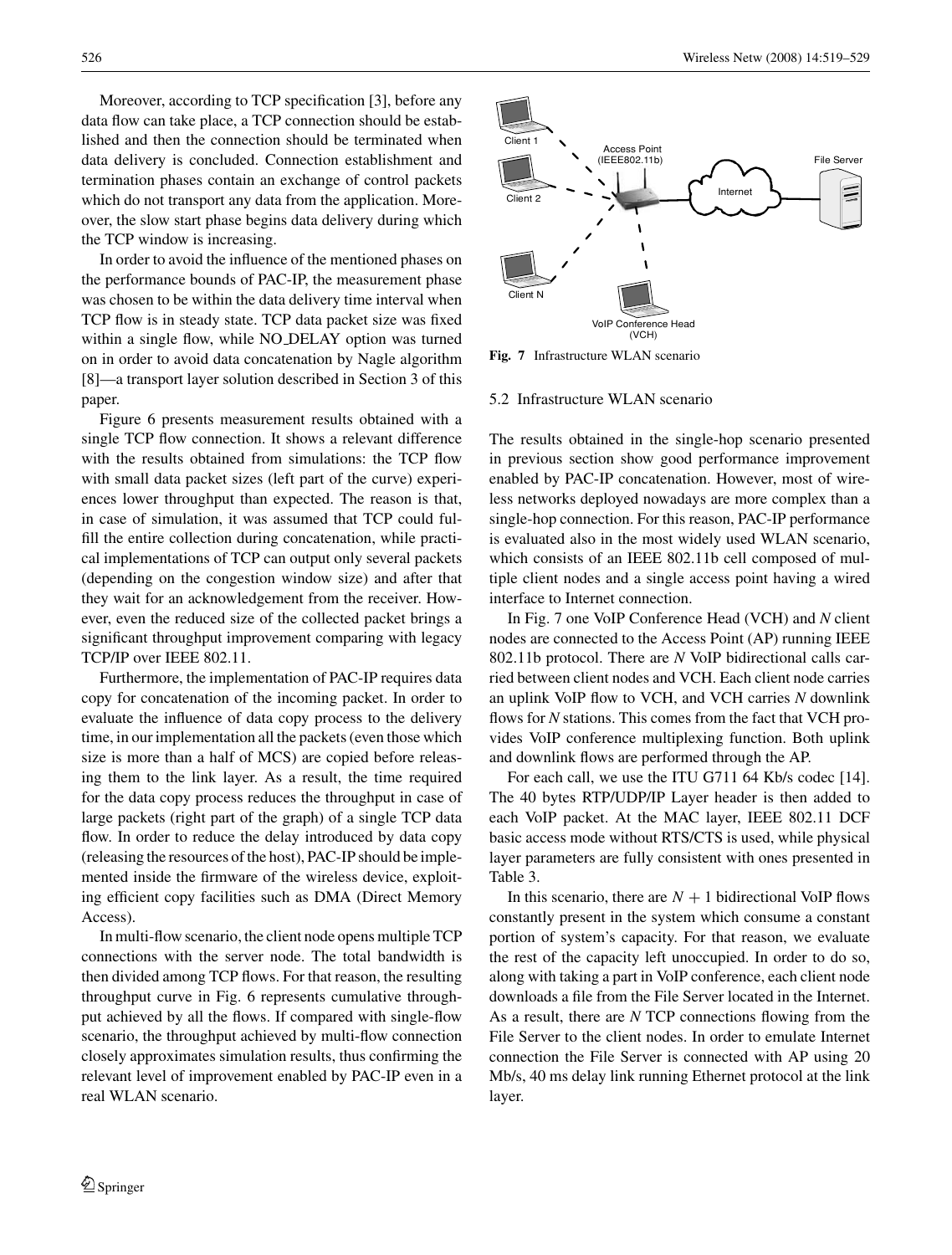

**Fig. 8** Infrastructure WLAN performance vs. number of client nodes (with no link errors): (a) throughput of data (TCP) connections and (b) the corresponding improvement level

In the scenario presented in Fig. 7, PAC-IP functionality is enabled in all wireless devices (client nodes, AP and VCH). However, the configuration of  $MCT = 20$  ms and  $MCS =$ 1500 bytes leads to concatenation of VoIP packets traversing the link between AP and VCH, i.e. the concatenation affects only VoIP packets received by AP from client nodes and VoIP packets generated by VCH for client nodes.

In addition, in order to minimize the delay in voice packet delivery VoIP packets are classified into "Non-concatenate" class by the QoS module. As a result, the concatenation of the voice packets is performed in case the outgoing queue is not empty (as described in Section 4). However, in the presented scenario most of the time interface queues contain TCP packets flowing over the network.

Figure 8(a) shows the cumulative throughput obtained by TCP connections, which corresponds to the network capacity left unoccupied by VoIP flows. The measure is equal for the case with a single client node in the system since no VoIP packet can be concatenated within 20 ms interval. The difference grows with the increase of the number of client nodes—where PAC-IP concatenation reduces VoIP capacity demands. In this experiment, the curve of the achieved improvement level (see Fig. 8(b)) grows rapidly hitting 160% for the number of client nodes equal to 5.

Another important point is the performance in error-prone environment. PAC-IP concatenates small packets building a large *group-packet* which becomes more sensitive to link errors due to its increased size. Indeed, the probability of losing a large packet is much greater than in case of small packets. This fact is discussed in details in [15] and [16] for wireless and optical communications, respectively. More in details, the authors of [15] designed a tight combination of MAC-layer FEC with retransmission technique, while the burst assembly proposal described in [16] has conceptual similarity with the proposed approach. However, the difference with the proposed PAC-IP scheme lies in the extremely large size of the assembled burst with respect to the IP packet size as well as in the support of differential services in optical networks. As a result, in [16] packet loss triggers multiple retransmissions at the link layer, thus consuming the available bandwidth.

In order to evaluate PAC-IP performance in an error prone environment, experiments are run by varying Packet Error Rate (PER) (see Fig. 9(a)) and Bit Error Rate (BER) (see Fig. 9(b)) on the wireless link. Bit errors are chosen to be uniformly distributed (which corresponds to the worst case causing higher PER/BER ratio). The results (presented for four client nodes) show the performance level of PAC-IP is unaffected when error rate is low (PER =  $10^{-9} \div 10^{-4}$  or BER =  $10^{-9} \div 10^{-6}$ ). In case of higher error rates (PER  $= 10^{-3} \div 10^{-1}$  or BER  $= 10^{-5} \div 10^{-2}$ ), the performance of PAC-IP is slightly decreased as expected. However, the performance (throughput) in presence of PAC-IP is never lower than the case corresponding to no concatenation.

Furthermore, it is important to observe that the different performance of PAC-IP in the two figures  $(9(a)$  and  $(b))$  derives from the fact that the same BER causes higher PER in the "PAC-IP ON" scenario due to the higher size of the *group-packets*.

Finally, an additional point to be addressed is PAC-IP implementation complexity. In infrastructure WLAN scenario there is a low-cost requirement which makes an AP a simple device implementing only the physical and link layers of the protocol stack. However, PAC-IP implementation does not require full IP support at the AP. For packet concatenation, it requires access to a single network header field ("Total length") which can be simply read with an offset from the beginning of the IP headers.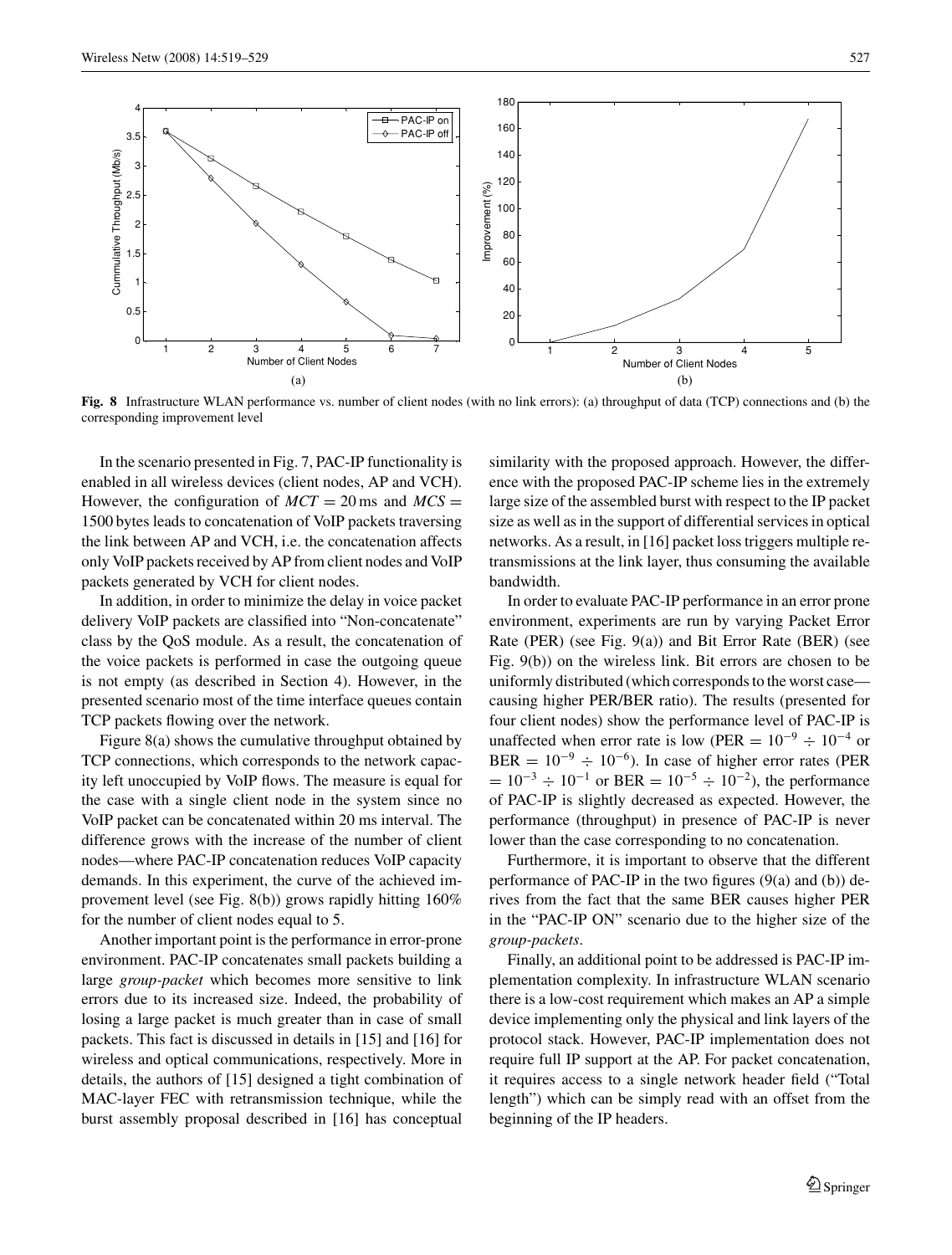

**Fig. 9** PAC-IP performance in error-prone environment: (a) against Packet Error Rate (PER) and (b) against Bit Error Rate (BER)

In case of prioritized treatment of TCP connection open/close packets the QoS-enabled PAC-IP additionally requires an access to some transport layer flags (SYN, FIN, ACK). However, similar to other approaches which require an access to TCP header, this technique will not work with end-to-end encrypted traffic such as IPSec [19].

As a result, the most expensive process involved in data concatenation from the complexity point of view is data copy. However, this process can be speeded up with the use of appropriately designed dynamic arrays or linked lists data structures which copy only pointer to packet data but not the data itself.

Summarizing, PAC-IP concatenation implemented even in a single WLAN cell increases network capacity for the benefit of all the users, with the only drawbacks of requiring some additional computational power on the wireless devices (mainly for implementing data copy) and access to some network/transport layer header information (IP Total Length field, TCP flags).

### **6 Conclusions**

The paper highlights the problems related to performance of wireless LANs, due to presence of small packets as well as to the overhead introduced at the link and physical layers of IEEE 802.11. After a classification of existing approaches, packet concatenation at the IP level (PAC-IP) is proposed as a possible solution designed to improve throughput performance, especially in case of transmission of small packets over the wireless link. The improvement of the packet-based fairness between nodes is also discussed. Evaluation of PAC-IP is performed through both simulations as well as on an experimental IEEE 802.11b-enabled test-bed in single-hop and infrastructure network scenarios. The results show good agreement with PAC-IP design principles.

Ongoing activities deal with performance evaluation of the implementation of the QoS-enabling module within PAC-IP, through simulation and experiments using the test-bed presented in the paper.

In addition, even if PAC-IP is presented as a solution for WLANs, it is worthwhile to underline that the basic paradigm can be extended and employed on any network where relevant overhead is introduced at the link and/or physical layers.

### **References**

- 1. C. Fraleigh, S. Moon, B. Lyles, C. Cotton, M. Khan, D. Moll, R. Rockell, T. Seely and S.C. Diot, Packet-level traffic measurements from the sprint IP backbone, IEEE Network 17(6) (2003) 6–16.
- 2. K. Thompson, G.J. Miller and R. Wilder, Wide-area internet traffic patterns and characteristics (Extended Version), IEEE Network 11(6) (1997) 10–23.
- 3. J. Postel, Transmission control protocol, RFC 793 (September 1981).
- 4. Wireless LAN medium access control (MAC) and physical layer (PHY) Specifications, IEEE 802.11 standard (1997).
- 5. J. Tourrilhes, Packet frame grouping: Improving IP multimedia performance over CSMA/CA, *IEEE International Conference on Universal Personal Communications* Florence, Italy (1998).
- 6. Official IEEE 802.11 Working Group Project Timelines, http:// grouper.ieee.org/groups/802/11/ 802.11 Timelines.htm
- 7. The Norwegian academic and research data network, http://www.uninett.no/wlan/throughput.html
- 8. J. Nagle, Congestion control in IP/TCP internetworks, RFC 896 (1984).
- 9. J. Mogul and G. Minshall, Rethinking the TCP Nagle algorithm, Computer Communication Review 31 (2001) 6–20.
- 10. K. Yeung, 802.11a modeling and MAC enhancements for high speed rate adaptive networks, Technical Report UCLA (2002).
- 11. P. Lettieri and M. Srivastava, Adaptive frame length control for improving wireless link throughput, range, and energy efficiency, *Seventeenth Annual Joint Conference of the IEEE Computer and Communications Societies*, Vol. 2, (March/April 1998) pp. 564–571.